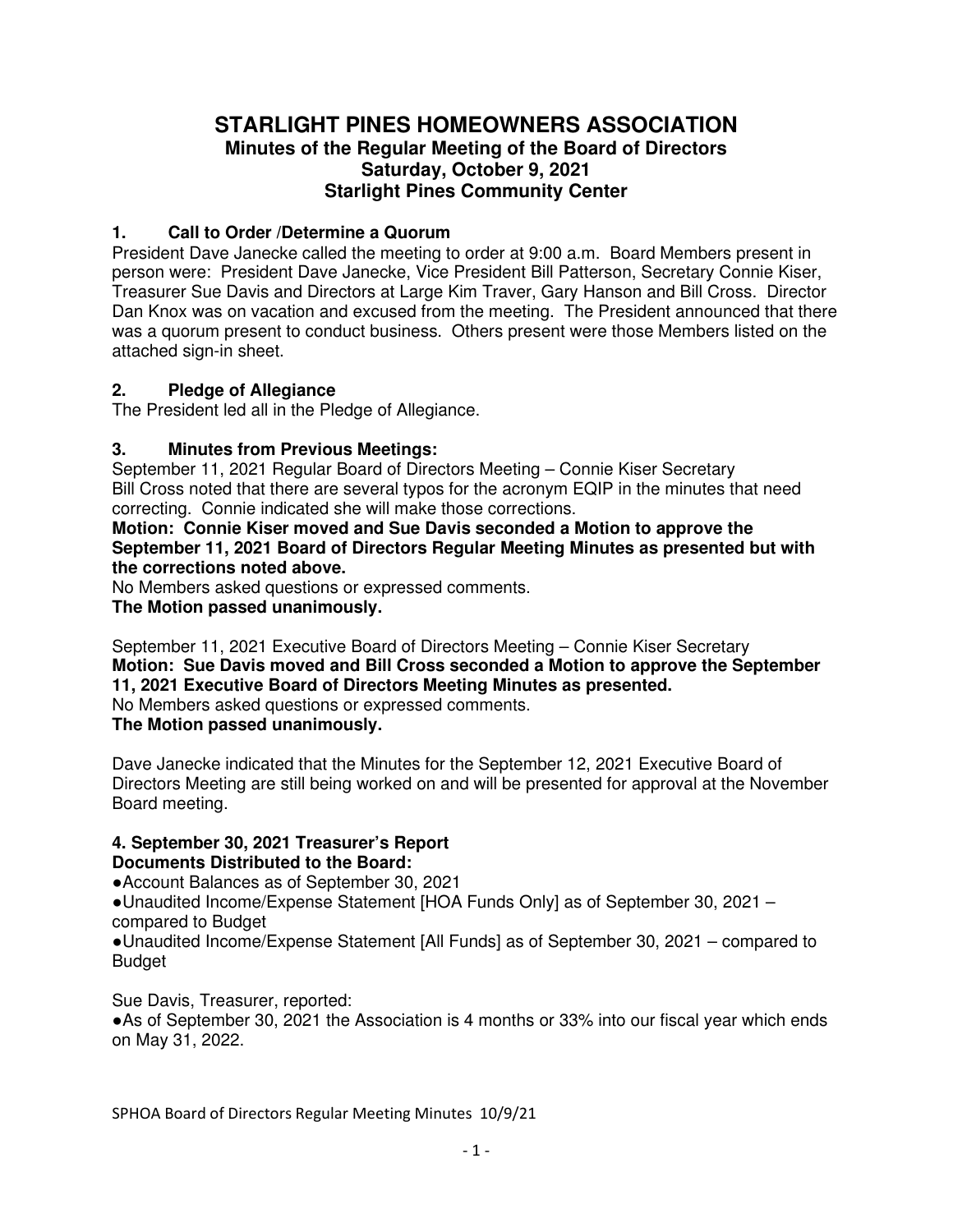●The Association has received 77% of our annual anticipated income, which is to be expected because most of the income is comprised of yearly annual assessments received in a timely manner.

●The Association has spent 34% of its projected expenses for the fiscal year and Sue said she considers the Association to be in sound financial condition.

●The Account Balances sheet lists the official cash accounts, liabilities and replacement reserves which shows as of September 30, 2021 there is currently an Undesignated Funds/Equity balance of \$22,572.76.

### **Motion: Sue Davis moved and Dave Janecke seconded a Motion to accept the Treasurer's report as of September 30, 2021 as presented.**

No Members asked questions or expressed comments.

**The Motion passed unanimously.** 

# **5. Community Manager Position Update:**

Dave Janecke indicated that the Board is conducting applicant interviews both this afternoon and on Sunday. Sue Davis explained that Trisha Birtwistle, our Community Manager, unexpectedly resigned and the Board is taking steps to fill that position.

# **6. Committee Reports:**

### **6.1 Architectural Committee (AC) – Kim Traver - Chair/Board Liaison;** Ken Grode and Don Morden.

Kim Traver indicated that usually this is tracked by the Community Manager so there is no official report but she does know that several RV permits were issued last month.

**6.2 Greenbelt Committee – Don Cacioppo - Chair;** Buddy & Sue Peck, Dave Ihns, Dan Knox, Paul & Gayle Budrick, Mary Colbert and Lisa Markley Don Cacioppo prepared the following written report:

Greenbelt inspections were performed between the rain storms and it was discovered that multiple sink holes were in the Western Greenbelt. These are caused by stumps that were buried when Starlight Pines was being constructed and are decaying as time goes on creating voids. The rains open up these sink holes, which are dangerous to hikers and horses. A thank you to Steve Yeary who discovered the holes and filled them with dirt stored for this purpose. Steve Yeary has suggested the Greenbelt Committee add maintenance of the Dogie Tank road to their responsibilities and we will assume that responsibility starting immediately. The moisture received in September has curtailed further maintenance operations for the immediate future, but we hope to start on the West Greenbelt laddering project in October.

**6.3 Firewise Education Committee (FEC) – Bill Patterson - Board Liaison; Conrad Davis, Chair;** Brian Birtwistle, Larry Butler, Bob Dahlgren, Dave & Pam Ihns, Paula & Tom Osterday, Dave Lutz, Dan Knox, John & Patty Motley, Doug & Cindy Sparks, Paul and Faith Tuszynski

Conrad Davis reported:

As of four weeks ago there were 54 lots noncompliant so courtesy calls were made and as of one week ago there were still 20 lots that were noncompliant. Since then, it is down to 10 lots that are noncompliant. Conrad included in the Board packet a copy of the notification letter that goes from Firewise to Property Rules to show how the Firewise complaint process works. After Property Rules is notified of a Firewise violation, a letter then goes out to the non-compliant lot

SPHOA Board of Directors Regular Meeting Minutes 10/9/21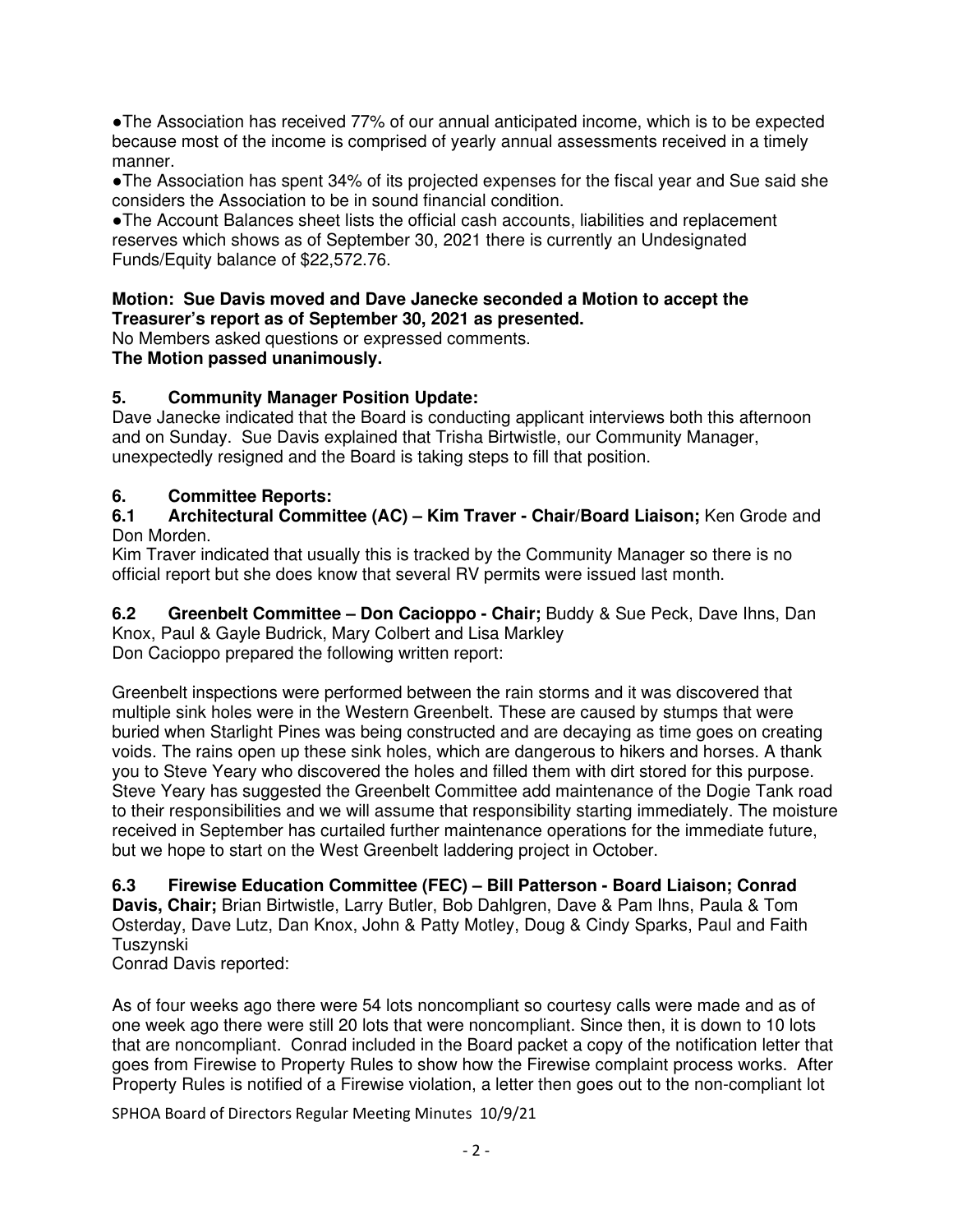owners giving them 30 days to comply before fines start. Because the office has not been staffed for several weeks and all volunteers did not know the capacity of our phone to record messages and the necessity of frequently deleting messages, Conrad decided to make another courtesy call. Every lot owner he talked with was very polite and respectful and seemed to appreciate the call. That call did produce some results. As of Monday, we were down to 10 lots that were still noncompliant, and it seems that almost all of those lots will be compliant by the Property Rules deadline of October 23rd.

The big issue with Firewise at this time is how to handle the EQIP grant and what, as a Committee, to do about thinning. Our current standard for thinning was first approved by the Board in 2006 and slightly refined and elaborated on in more recent years. Until the past three years thinning has been required as is obvious on the many lots in Starlight Pines that are already well thinned. However, due to the bark beetle outbreak and the pandemic the Board has allowed Firewise to suspend the thinning requirement. We know that if we are to remain part of the National Firewise organization, we can't indefinitely suspend thinning; however, until the current EQIP program is over, it would not be fair to inspect for thinning and require some lot owners to pay for thinning while others are getting it for free. Therefore, the Firewise Education Committee is asking the Board to once again suspend thinning until the EQIP program has been completed and all owners have had a chance to have their thinning paid for.

According to the National Firewise organization, which was formed by insurance companies, thinning is the most important criteria. Without trees there would be no wildfires, but there would also be no forest communities where people buy property because they love the forest, so there has to be some compromise. The Firewise Education Committee will have a Zoom meeting tonight, at which we hope to come to some sort of resolution about thinning criteria. To show the two sets of thinning criteria, Conrad indicated he attached to his report today information that Brece Hendrix dispensed at the last meeting, but which most of us did not get, and also a schematic that shows the different Firewise criteria for thinning. The Forestry and Fire Management, who are going to inspect for EQIP, are interested in controlling the fire and keeping it on the ground so that you don't have the raging crown fires like they are having in California. Conrad said that as an HOA he doesn't think we can be faulted if we choose to thin according to Forestry and Fire Management recommendations.

Our other major concern is how we are proceeding with the EQIP program. There are two more hurdles before the Foresters can begin marking trees for removal. We are required to have a Cultural Resources Survey to make sure our plan will not disturb any endangered species or disturb the natural habitat of any wildlife. We also need to sign a Specifications Agreement, which states that we are in agreement with criteria that will be used by the Forest Service for thinning and disposal of woody residue. According to Jonathan Chee, who is in charge of our EQIP program, marking will probably start in April 2022. It will be done by Jonathan, Brece Hendrix, and whatever other Forester is available. They have divided those initial 139 lots into 6 parcels and we only have to complete one of the six parcels in the year 2022 in order to keep the funding. Conrad indicated he also learned that we must reapply for funding to cover years 3, 4 and 5. The current funding cycle covers only the first two years of our project. To complete our application, we must have an MOU from the rest of the residents, so we will probably start that process again in the spring. The EQIP program is complicated and at times frustrating, but he believes it is well worth the frustration.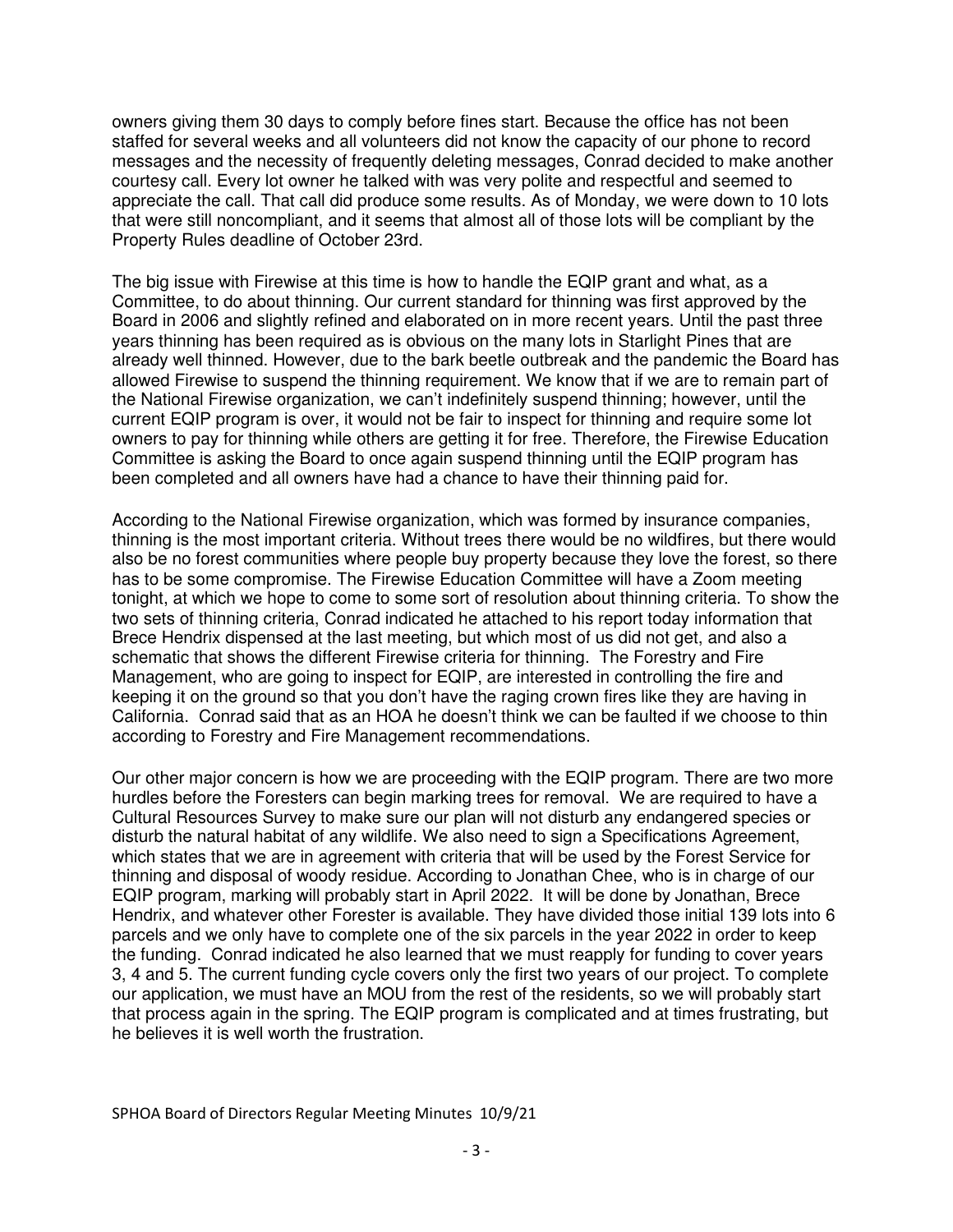Bill Cross asked about the status of the funding and Conrad indicated we qualified for the funding and it is \$200,000 for the first year and \$250,000 for the second year, but we have to reapply for the second half. Conrad also explained that we will get money as we finish each one of the 6 units, so the work will have to be done and paid for by the Association before we can get reimbursed. Sue said part of the application process required that we provide bank account numbers for direct deposit purposes.

Connie Kiser asked if Conrad needed Board action on this today and he indicated he would like the Board to suspend any thinning requirement until each lot owner has had a chance to participate in the EQIP program. Conrad indicated it is going to take about 5 years to do all of the lots because it is set up as a 5-year program. Sue Davis explained that we have to reapply for years 3, 4 and 5 and there is no guaranty because the funding has to be allocated by Congress, but we have been approved for \$200,000 and \$250,000 for the first and second year of the 5-year program.

# **6.4 Property Rules Committee (PRC) – Bill Cross - Board Liaison, Brian Birtwistle,**

**Chair,** Rosemary Johnson; Stacy Frederick, and Le Ann McCoy Bill Cross reported the he has no report at this time.:

# **6.5 Newsletter - Alma Seward**

## Alma reported:

The 4th Quarter issue of the SPHOA Newsletter was printed on Monday, Oct. 4<sup>th</sup>, and is awaiting delivery to the Community Center for sealing and labeling and transport to the Winslow P.O. for mailing. There are two new advertisers signed up for the 4th Quarter issue and two return advertisers; for an additional \$300—a net income gain of \$425. We have added four pages to accommodate the additional material as approved by the Board at its September meeting.

Alma indicated she is preparing an updated list of advertisers for the Board Treasurer today. Since the 2nd Quarter Newsletter we have added a total of six new advertisers, and another two are expected for the 1st Quarter 2022 issue.

Alma indicated she is desperately soliciting four volunteers next week to help with folding and labelling the 4th Quarter mailout, and she is hopeful to get the newsletters to Winslow for mailing before Friday. She is tentatively setting a date of Monday morning or afternoon to get the Newsletter ready for mailing.

## **6.6 Starlighters – Bonnie Steele**

## Bonnie Steele reported:

•The final Starlighters Community breakfast for 2021 was held on Sept 25<sup>th</sup> with 60 people served for a net income of \$162.55. The total cash income for September was \$682.10. The quilt raffle drawings were held at 9 a.m. with Kaye Cody from Mogollon Ranch winning the Autumn Panorama and Mary Goitia from Starlight Pines winning the Winter Stag and with cash merchandise sales at the breakfast totaling \$262.00. Sue Davis indicated in her report that there is \$9,948.60 in the Starlighters' fund balance as of September  $30<sup>th</sup>$ .

•There was a highway cleanup scheduled for Oct  $8<sup>th</sup>$  that had to be cancelled due to unsafe conditions.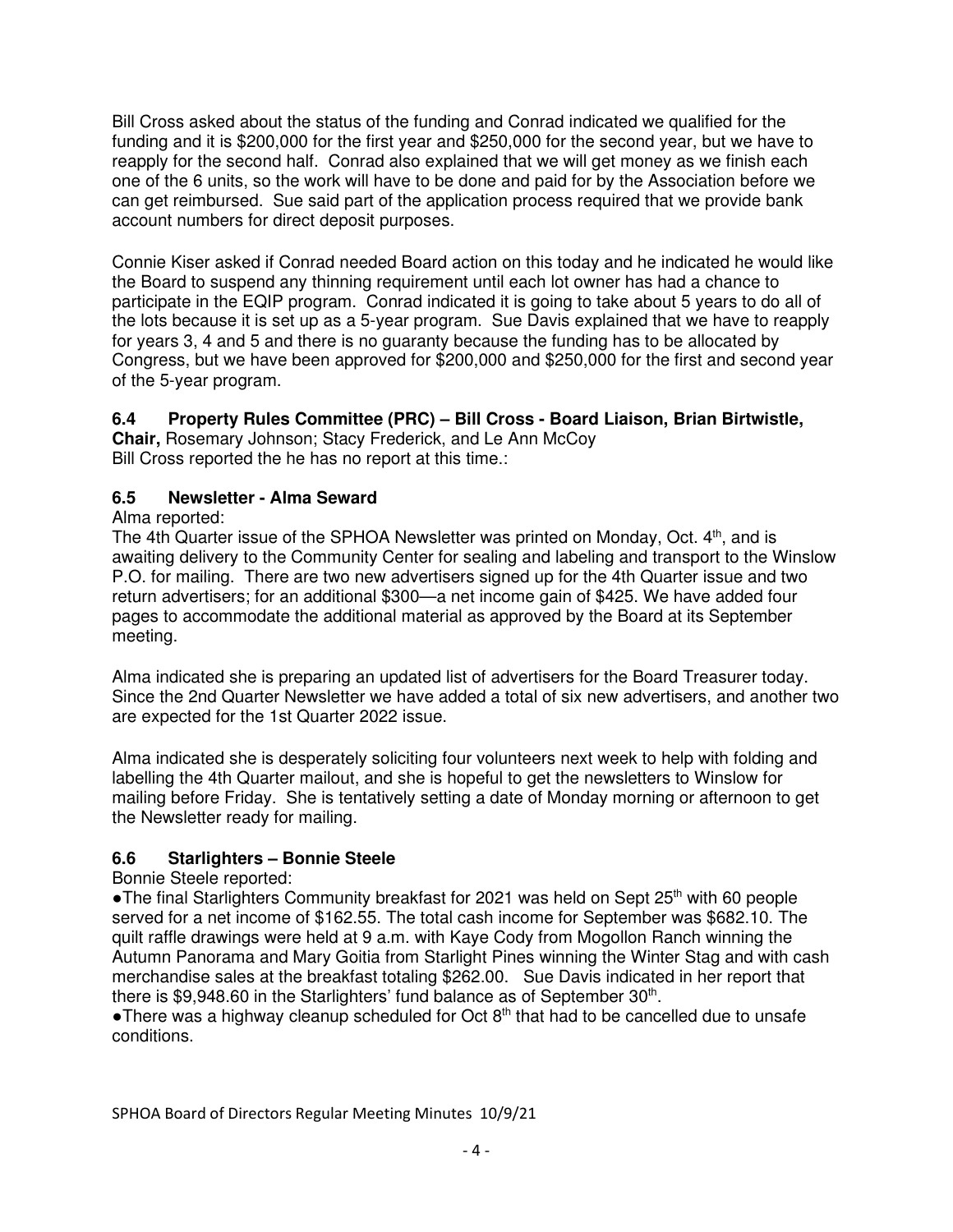• Plans are being made for the Taco Fest on Oct 30<sup>th</sup>, providing the Community with another chance to purchase Happy Jack merchandise and enjoy a tasty meal. Decorations will be using a Halloween theme.

●The Community is deeply saddened at the loss of Arlene Nelson this week, a faithful Starlighter for many years.

**7. Community Comment:** Dave Janecke opened the meeting to Members. Dave Lutz – Lot 341: Dave wanted to know if the comment about interviews taking place tomorrow means that the Board is ruing out using a professional management company. Dave Janecke responded saying that the option of hiring a company is still on the table and information received from two different management companies is being reviewed, but he doesn't believe the Board is pushing that way. Dave explained that it would require a lot of coordination if we went to an outside company and all of that will be reviewed in Executive Session today.

Robyn & Peter Kuhl - Lot 195: Robyn indicated that their neighbor told them he has AC approval for installing perimeter horse corral fencing around his lots. Robyn indicated she thinks that is against the CC&Rs because a perimeter fence can be no taller than 3' and made of natural materials. She wanted to know what is the precedent or authority for the AC approving something that is against the CC&Rs and how does that guarantee to them that the CC&Rs are being followed. Kim Traver, the AC Chair, indicated that the neighbors were approved for a barn and she is not aware of any approval for a perimeter corral fence. Mr. Kuhl said the neighbor had enough fencing delivered to build a corral on several acres of property and when asked, the neighbor told him personally that this was approved by the AC and that he is going to start putting the corral fencing up this week-end. Connie Kiser explained that this issue is going to be addressed in Executive Session today.

David Reese - Lot 7: He is confused about coming in and clearing lots by Firewise groups. He went through his Firewise inspection this year and is he correct in his understanding that next year's lots scheduled for Firewise inspections is the group getting the grant monies, and then the following year the next 200 lots will get the monies? He also mentioned that we are not going to spend a lot of money on each lot; his lot is pretty cleared but several lots down from him that are vacant will cost more to get cleared. Conrad Davis answered explaining that they will do allotments per lot so that the money can be spread out.

Sue Davis indicated that the office e-mail address of SPHOA1216@tds.com can be used for any additional questions about the grant program.

Pat Edwards -Lot 514: Pat asked if there is a chance her lot will be able to get part of the grant monies. Dave Janecke indicated that our pending application is for lots 201 – 400 and we will be applying for lots 401 through 613 in the second application for \$250,000. Conrad Davis also indicated that Johnathan Chee suggested recontacting those owners within lots 201—400 who didn't submit an MOU and give them another chance to participate.

Marilynn Calkins – Lot 208 - Marilynn distributed to the Board a copy of her suggestions on what should be considered when hiring a new Community Manager. Marilynn then read her prepared suggestions, a copy of which is attached to these Minutes.

## **8. Old Business:**

SPHOA Board of Directors Regular Meeting Minutes 10/9/21